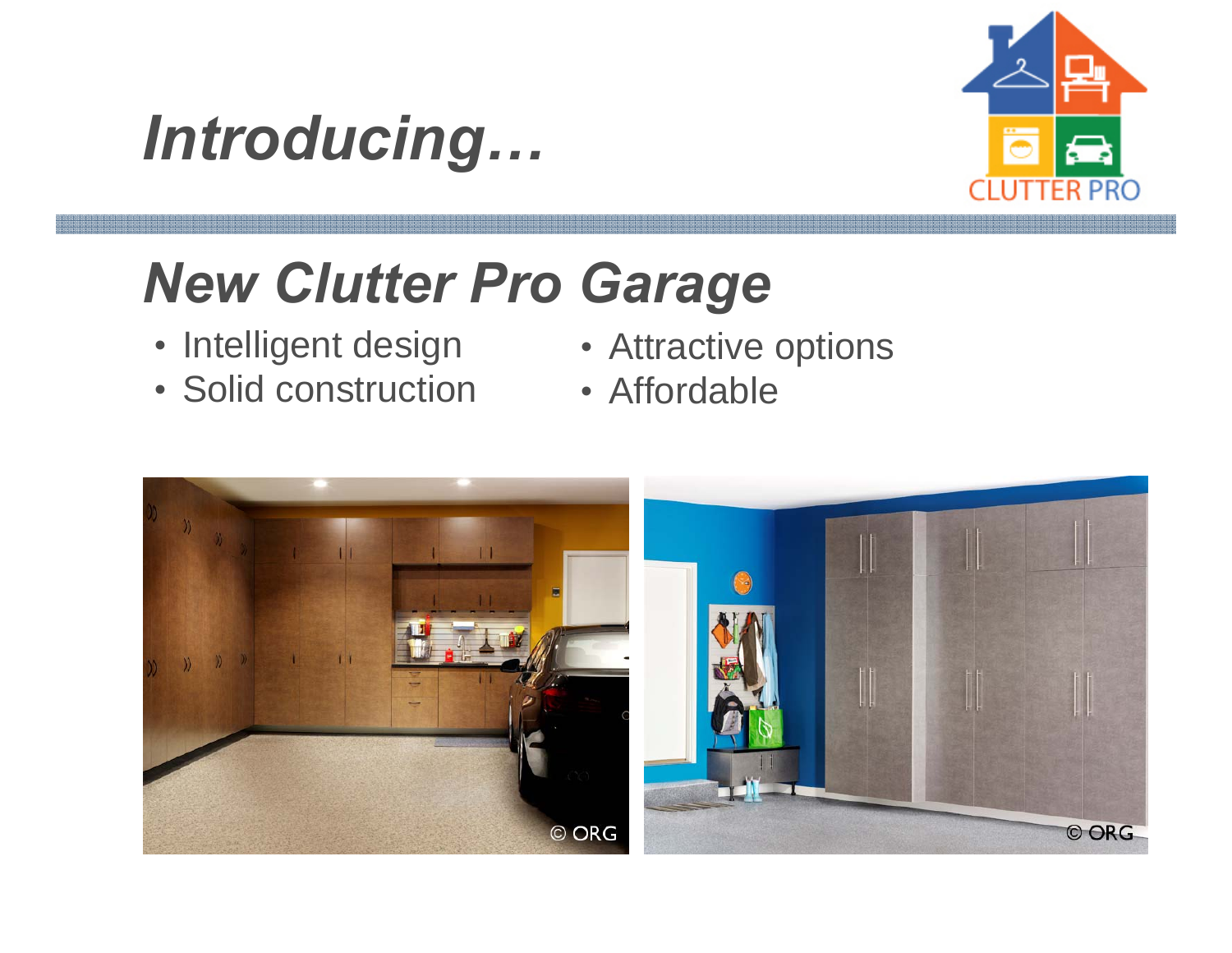

# **ORG Garage Cabinets**



#### **Intelligent Design**

- • Cabinet based system
	- Follows industry cabinet standard using outside dimensions
- $\bullet$  All the components are engineered to create a complete unit
	- Cabinet shell includes verticals, back panels, shelf decks and cleats
- • Standard configurations make it **very** easy to design and quote
- • Elevated design mounts to wall using doweled cleats and Confirmat screws
- •Designed for fast and simple installation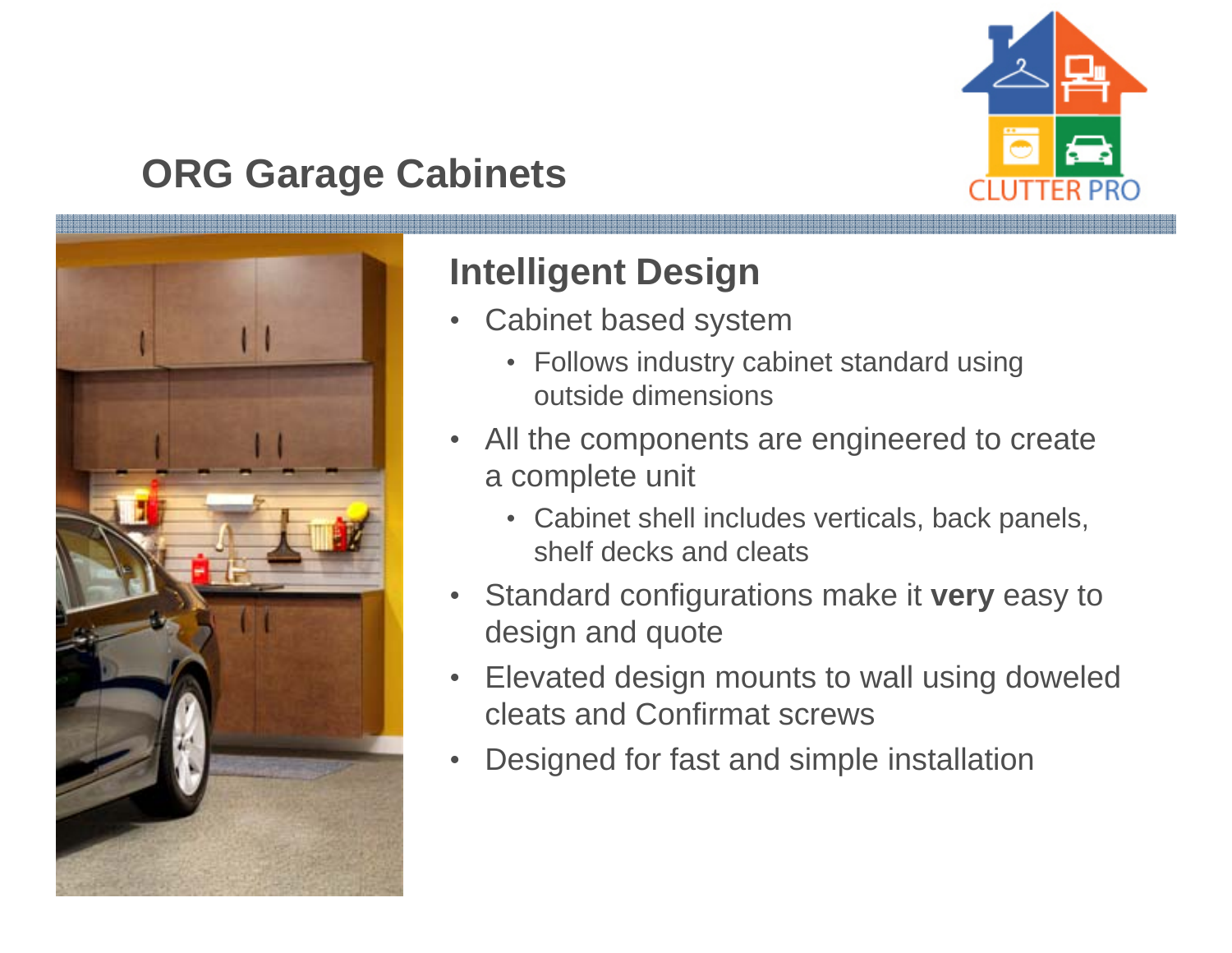

# **ORG Garage Cabinets**



# **Solid Construction**

- $\bullet$  3/4" verticals and fronts with durable thermo-fused melamine
- • 1" thick shelf decks on top and bottom
	- white decks with colored edgeband
- • 1" thick shelves adds substance and strength
	- adjustable and fixed options
- • Full back-panel
	- $\frac{1}{4}$ " thick back adds structural integrity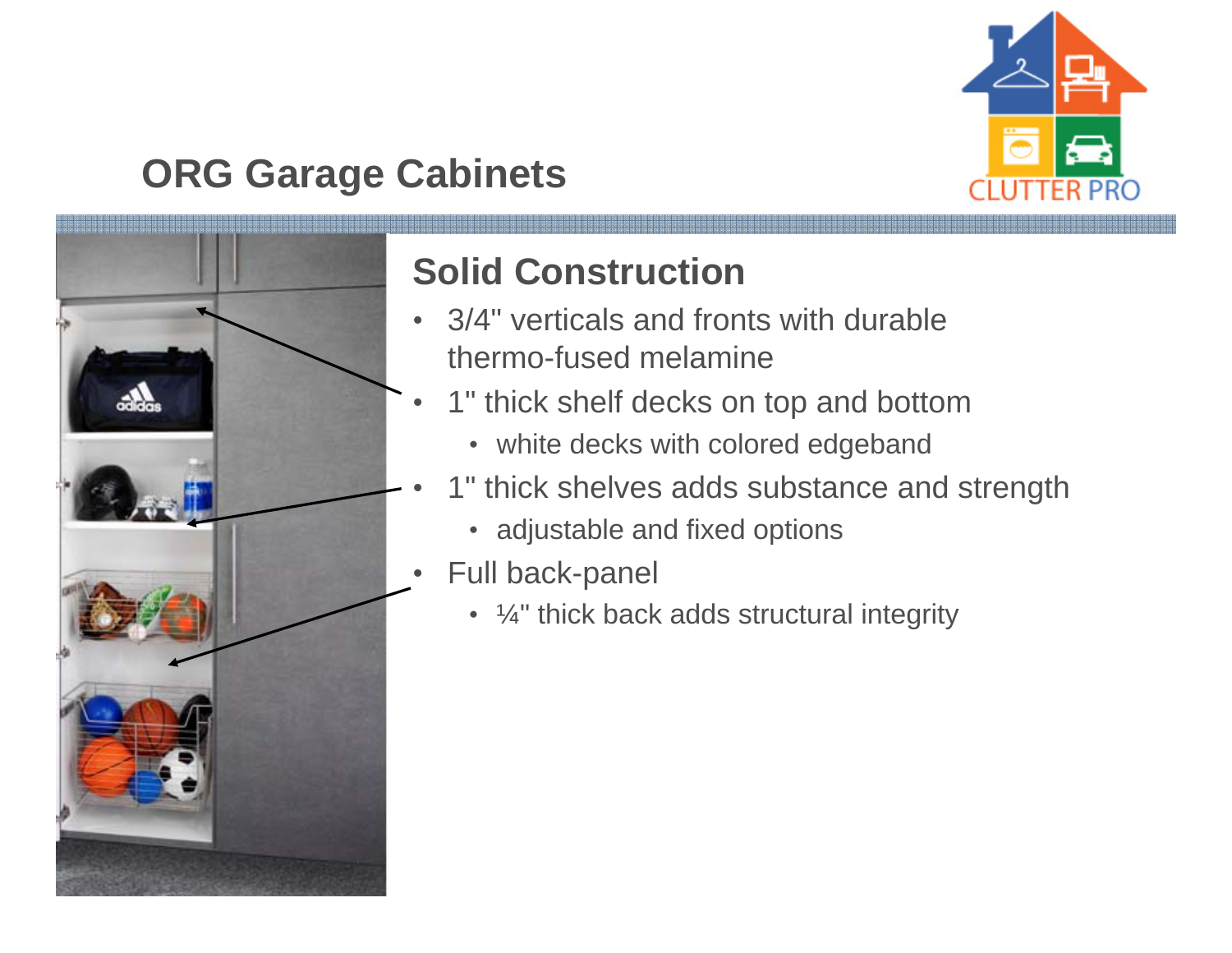

# **ORG Cabinets**

#### **Solid Construction**



Doweled interlocking Cleats are doweled to verticals Steel connecting fastening system and secured to wall hardware provides

secure fit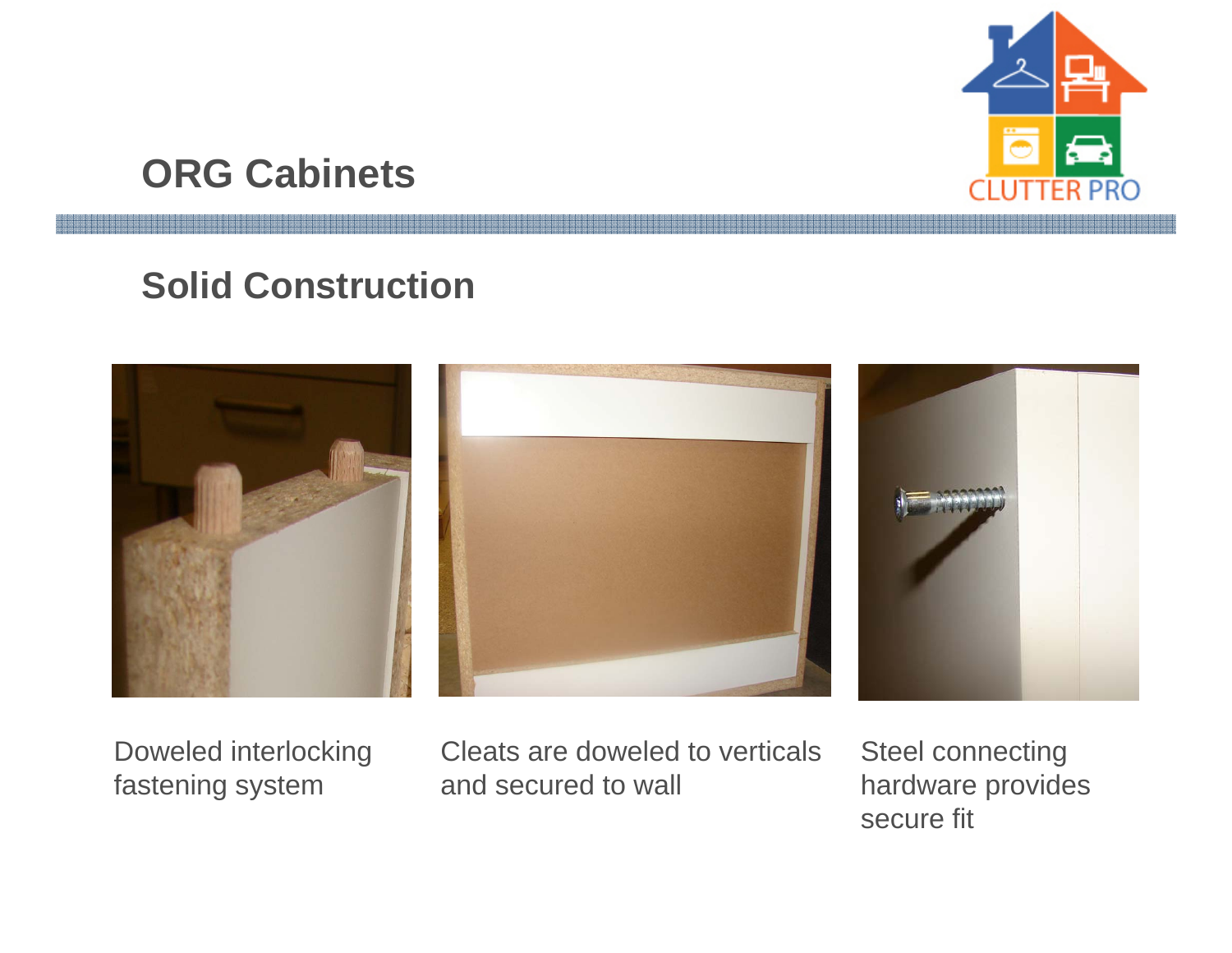#### **Colors**

- Warm and cool choices
	- New Platinum
	- New Copper Blaze
	- Heritage Maple
	- Arctic White



- Verticals, fronts & drawers are white inside
- •White shelves with white edgeband
- White shelf decks with color matching edgeband
- Edgeband matches exterior color on verticals and shelf decks
	- ABS material for .5 mm
	- PVC material for 2mm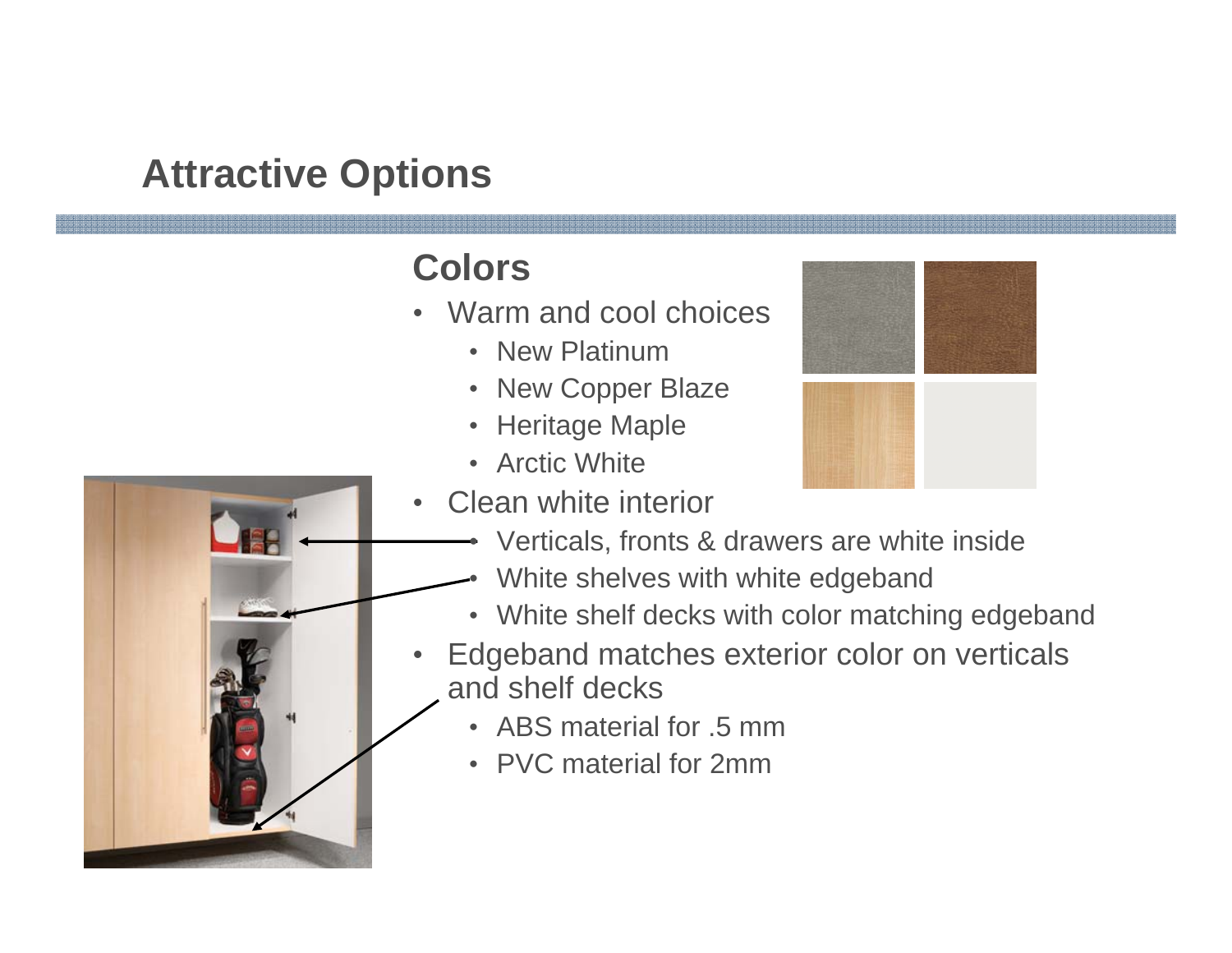

# **Full Overlay Doors and Drawers**

- • Doors use new full overlay self-close hinges
- • Drawers use standard full extending slides
- •Euro style front offers clean, simple lines

*Fronts cover the verticals and hardware for a clean, finished look*

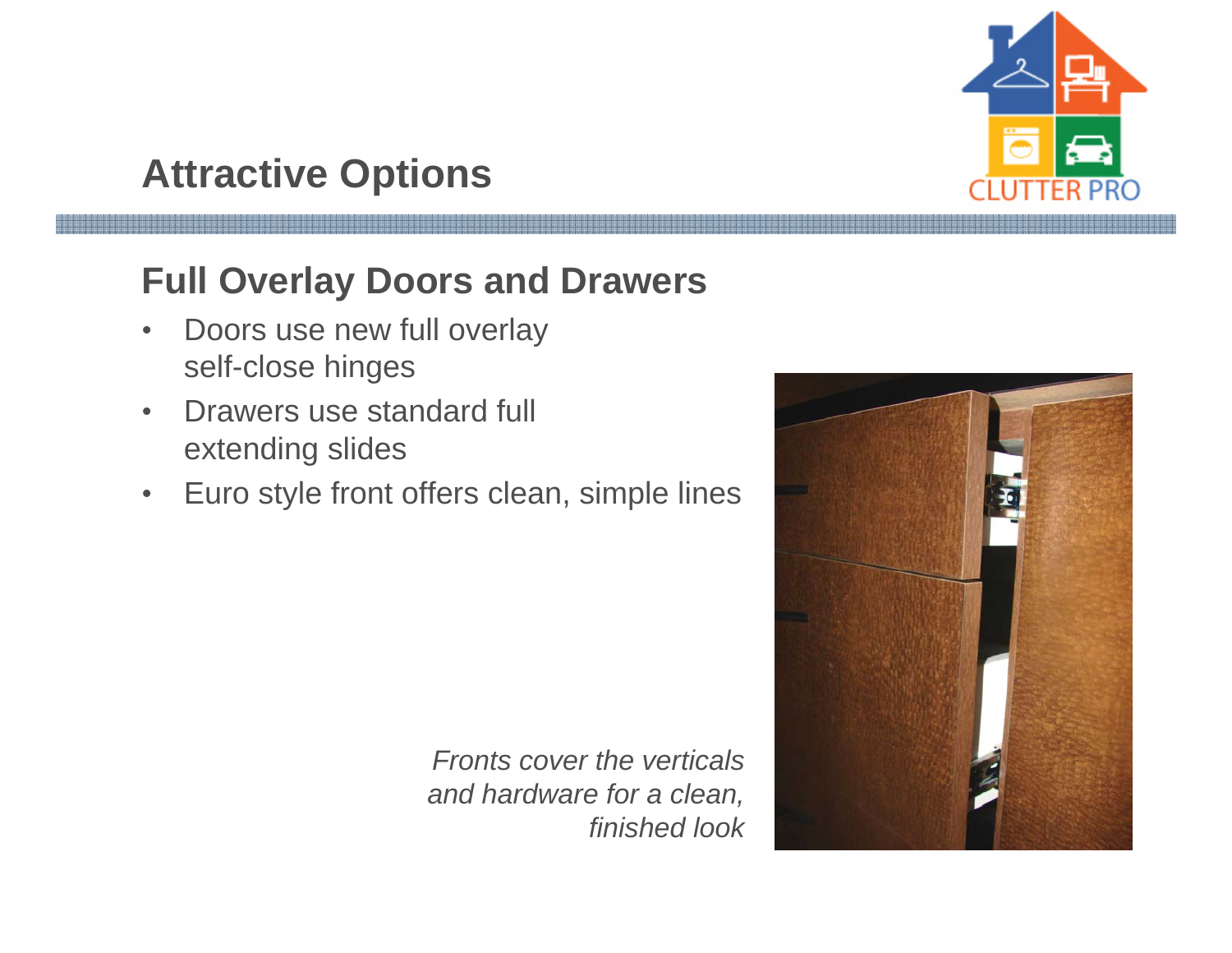

#### **24" Drawers**

- 16", 19" & 23" depths
- 5.25", 10.25" & 15.5" heights
- $\bullet$ Quality dovetail construction
- •White box made of melamine
- $\bullet$ Full extension, heavy-duty slides



#### many configuration options

| $\equiv$                 | $\equiv$ | _        |  | _        |  | -                                   |  |
|--------------------------|----------|----------|--|----------|--|-------------------------------------|--|
|                          |          | $\equiv$ |  | _        |  | _                                   |  |
|                          |          |          |  |          |  |                                     |  |
|                          |          | $\equiv$ |  | $\equiv$ |  |                                     |  |
| $\overline{\phantom{0}}$ |          |          |  |          |  | $\hspace{0.05cm} = \hspace{0.05cm}$ |  |
|                          |          |          |  |          |  |                                     |  |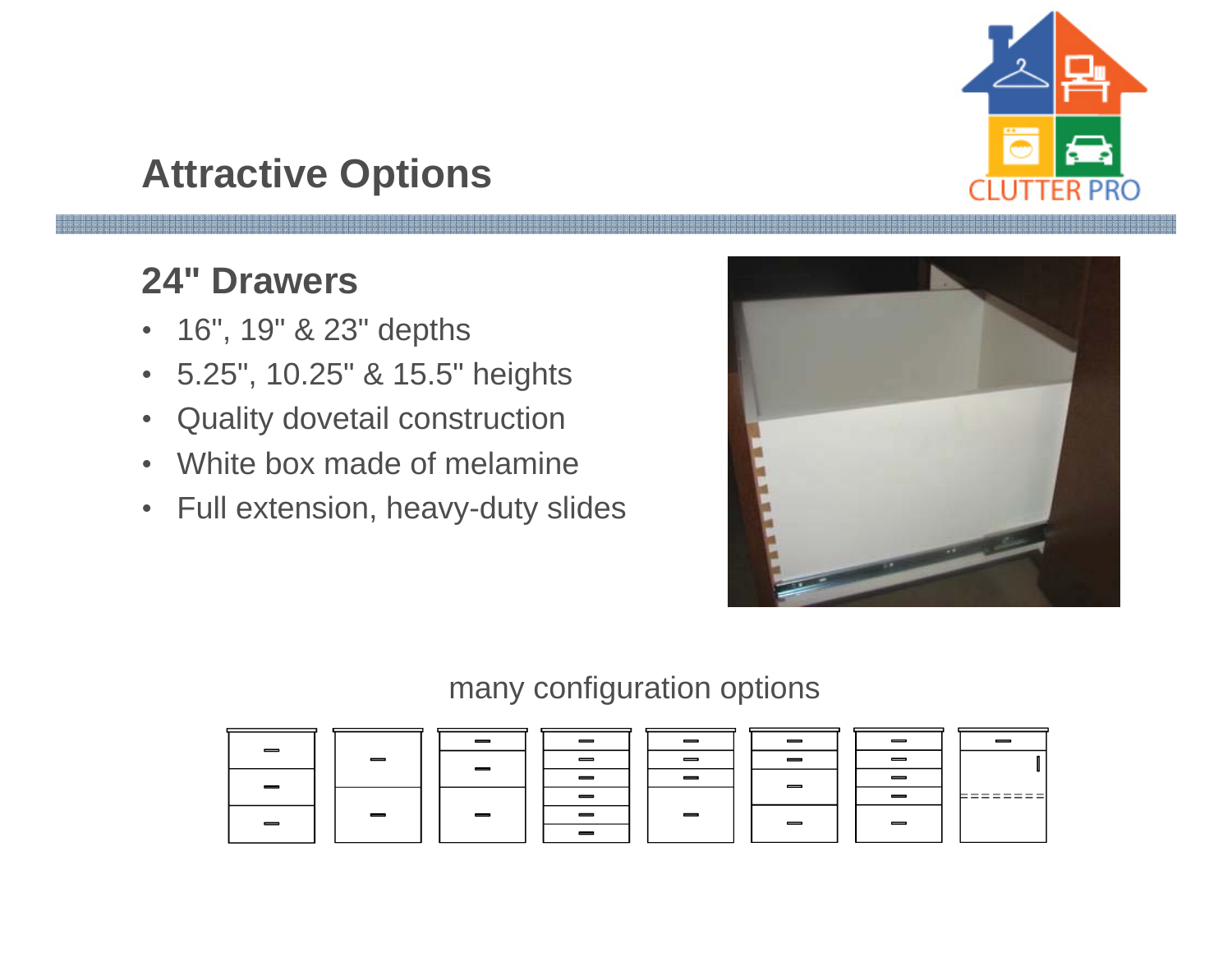

# **24" Drawers**

• Engineered for specific locations: top, center and bottom

T/B – top

CR – center

T/B - bottom

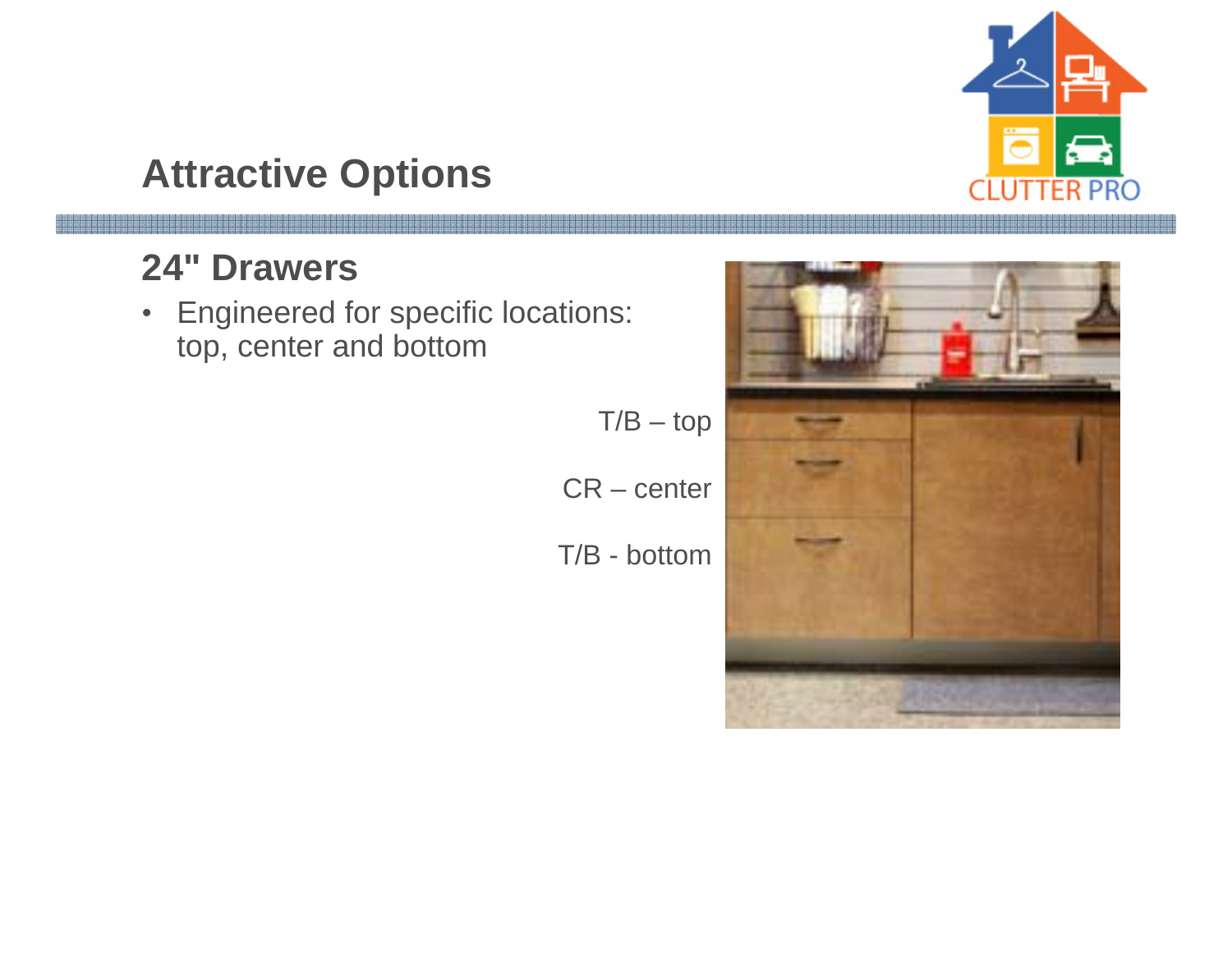



#### **Wire Baskets**

- $\bullet$  Fits behind doors of 24" wide by 16" deep cabinets
- •Two sizes: 11" x 22" and 17" x 22"
- $\bullet$  Use with new hinge that opens door 165 degrees
- $\bullet$ Full extension, heavy-duty slides
- Powder-coat finish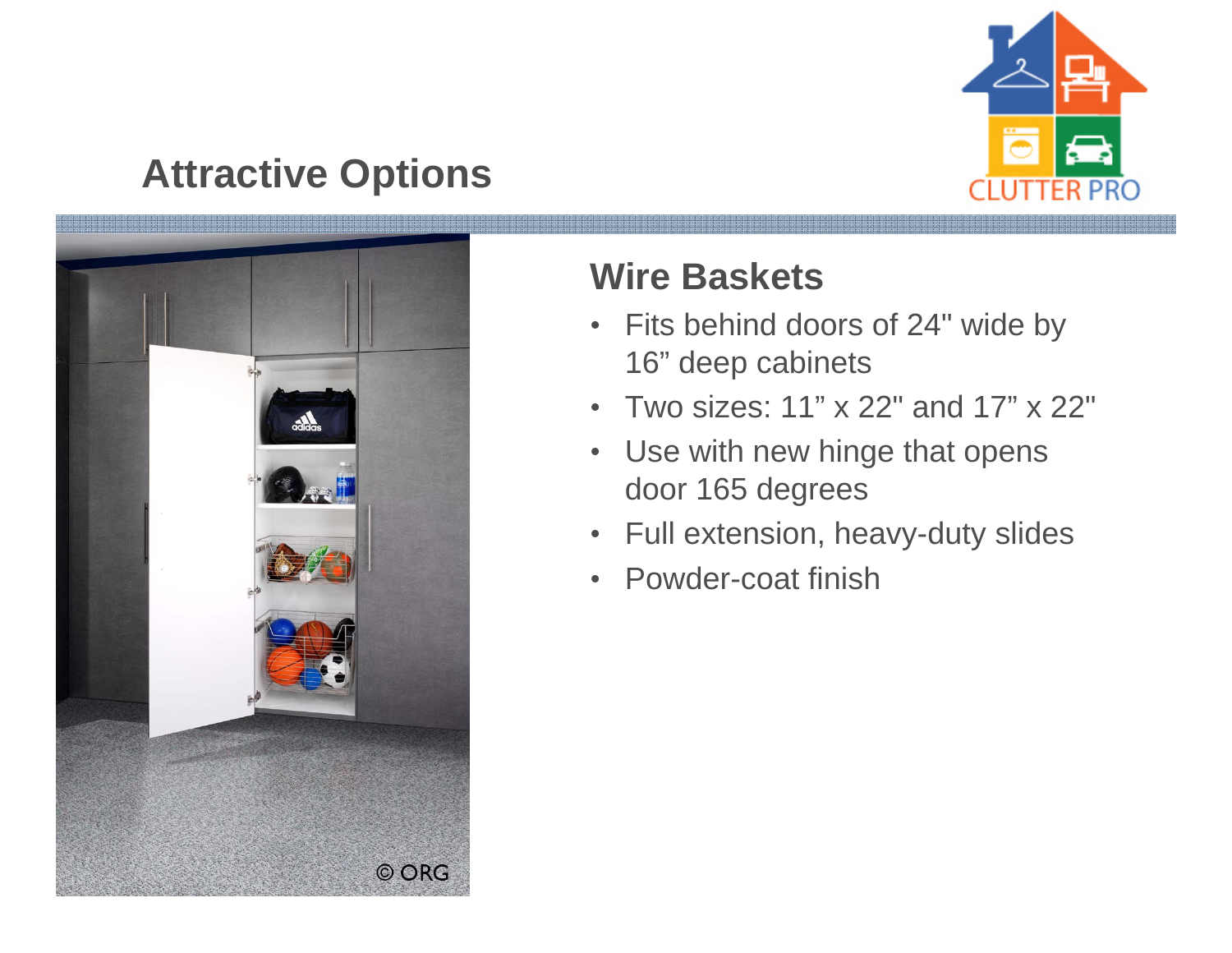



#### **Black Handle**

- Sleek design
- Steel
- Powder-coated

# **Tops/ Workbench**

• Three depths: 17.5", 20.75", 24.75"



- High Pressure Laminate
	- Starry Night (one sided color)
	- 1 1/8" thick
	- 2mm black edgeband
	- Seven widths: 18", 24", 30", 36", 48", 72" and 96"
- Solid Ash
	- Three widths: 48", 72" and 96"



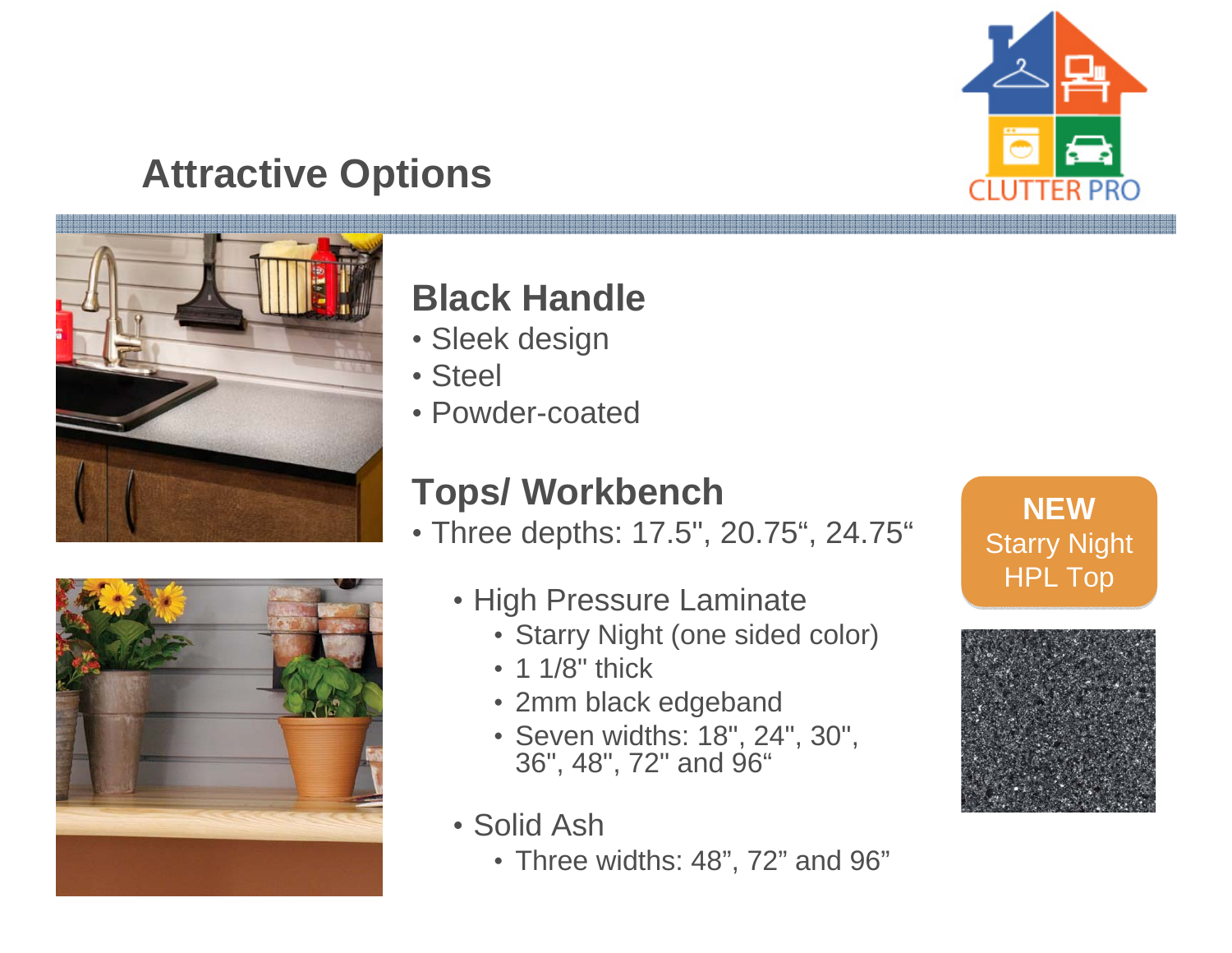



# **6**" **Black Adjustable Leg**

- •Durable ABS material
- •Supports both vertical and shelf deck
- $\bullet$  Recommend using legs on cabinets that may exceed the weight capacity
- •Required use on boot bench



*Installs easily before or after cabinets are mounted* 



Adjustable *Right angle drill shown*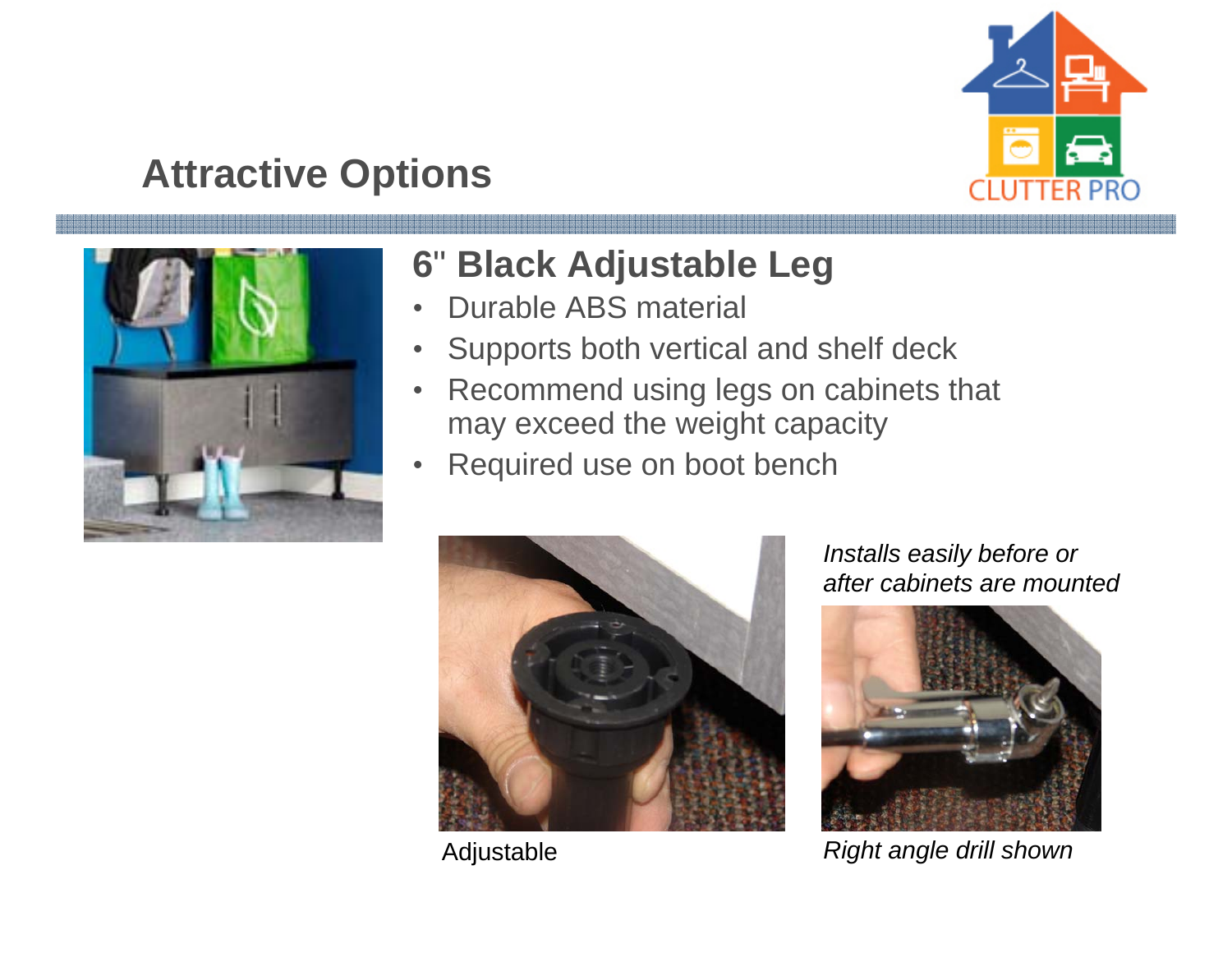



# **ORGwall and accessories**

• Five color options: Pine, Cedar, Dover White, Gray, and White

> Three NEW  $\,$ color options color options





Pine Cedar Dover White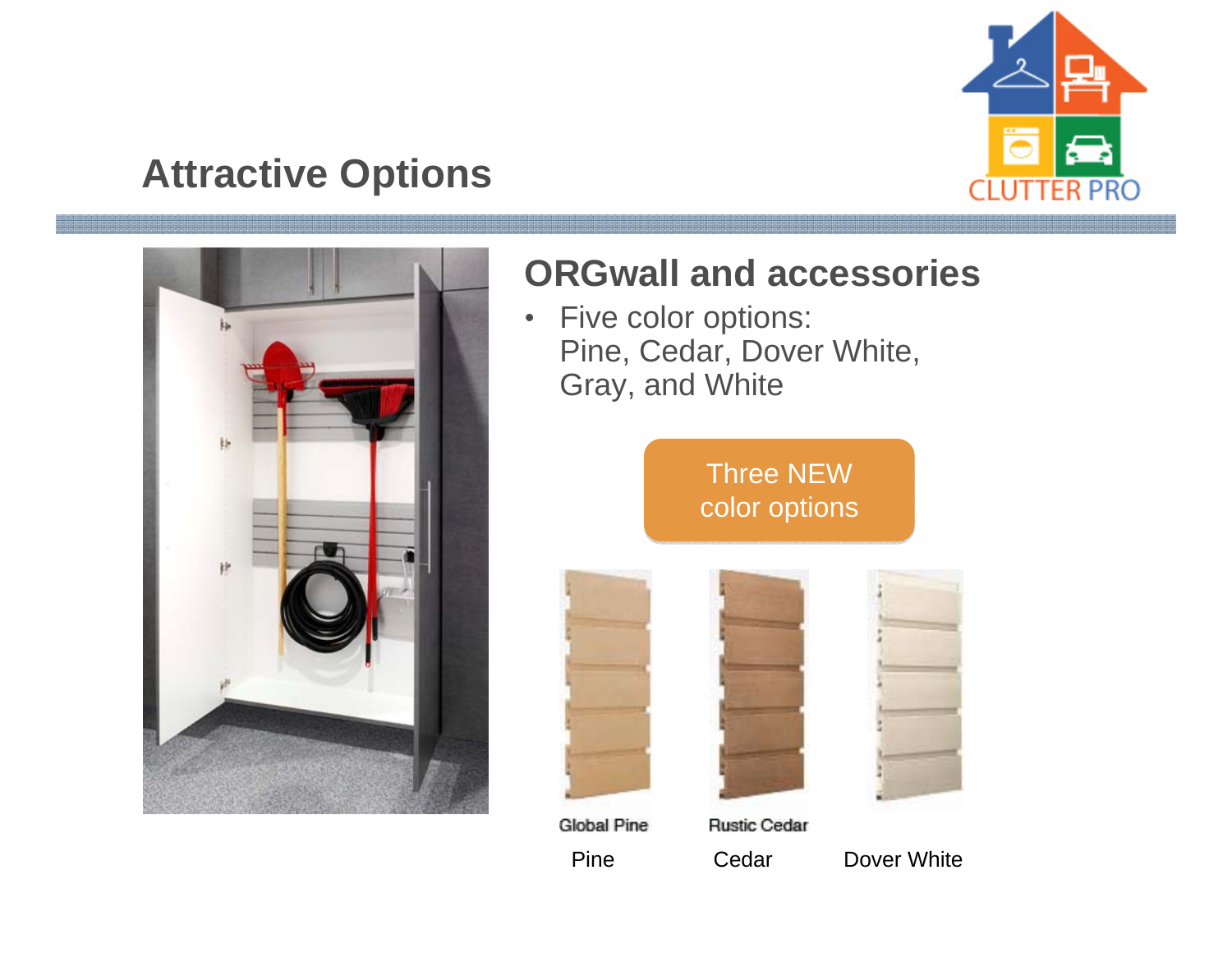

# **Convenient Installation**

Features that make installation simple and quick installation simple and quick

- • Cabinet-based design makes it easy to move around
- • Cabinets hang on the wall to avoid uneven surfaces
- •Legs are simple to add later



- Predrilled holes for dowels
- Back panels slide easily into grooves



*Cabinets can be preassembled in your shop to reduce installation time at client's home.* 

*A motorcycle jack lifts the assembled cabinets to proper height without strain.*